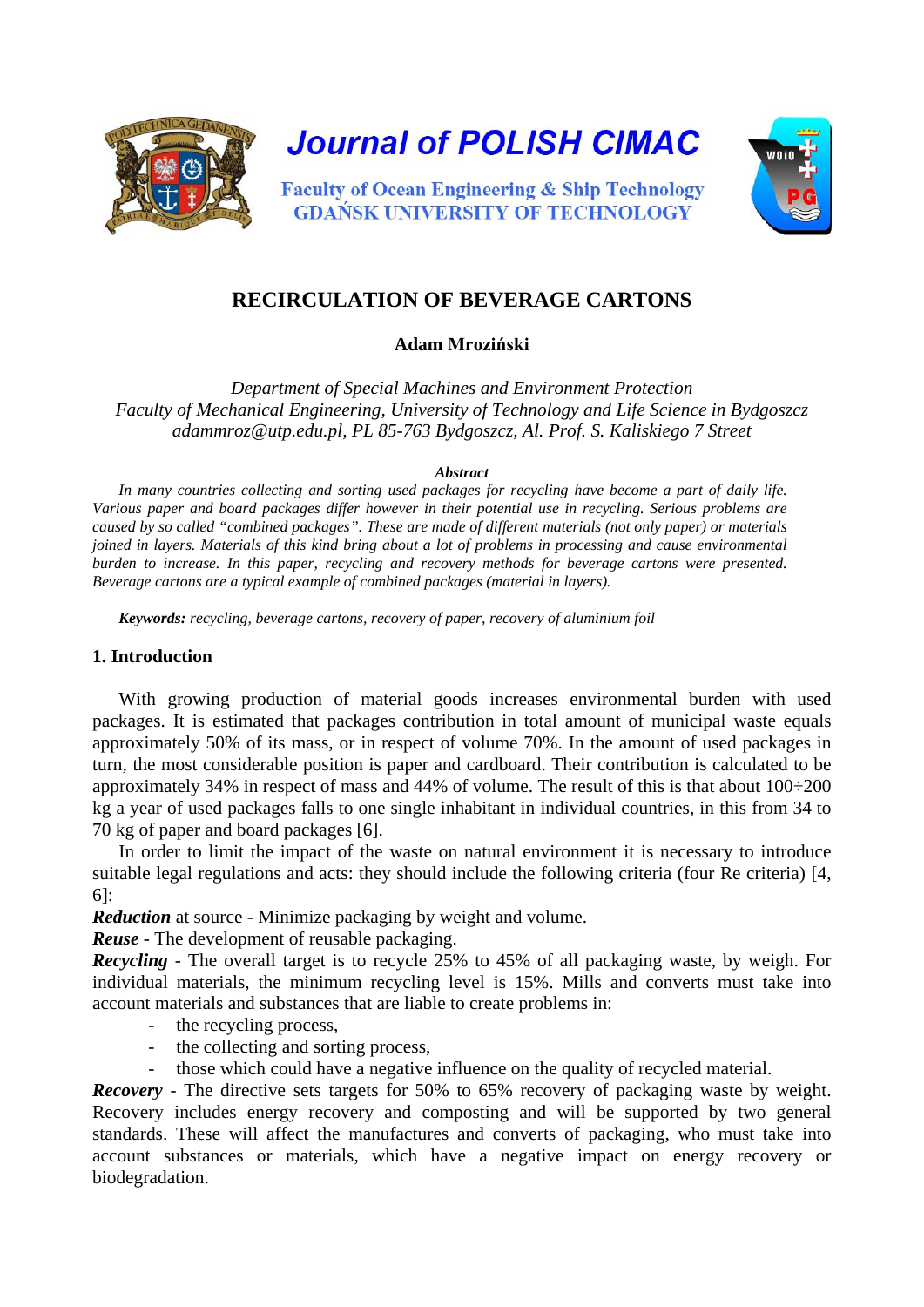The first two of above activity directions have very restricted use in the case of paper and board packages. Because of hygienic and sanitary reasons and some advertising and marketing aspects and also because it is necessary to insure the quality and durability of products we won`t get away from the packages [1, 10]. Moreover, paper and board are single use packages.

In this situation the most effective ways to limit environmental burden by packages are recycling and recovery. Most of paper and board packages are suitable for recycling. Their use as the waste paper grows up presently in many European countries. For example in Netherlands contribution of package wastepaper in paper and board production equals 70%. Not contaminated paper and board are very attractive materials for recycling. Through the use of wastepaper it is possible to save energy, raw materials and reduce environmental burden [2].

In many countries collecting and sorting of used packaging for recycling have become a part of daily routine. Various paper and board packages differ however in their potential use in recycling. Serious problems are caused by so called combined packages. These are made of different materials (not only of paper) or materials joined in layers. Materials of this kind bring about a lot of problems in processing and cause the environmental burden to increase.

In this paper full recycling and recovery model for beverage cartons is presented. Beverage cartons are typical example of combined packages (materials in layers).

#### **2. Beverage carton packages**

The most popular carton today, Tetra Brick Aseptic in the shape of brick, is an example of beverage package. Package material is made of laminate consisting of six layers [8, 10] (Fig. 1). The main component among them is paper which contributes to 75% of package mass. Board forms package frame giving it its rigidness and durability. Polyethylene composing 20% of package mass protects package wall against moisture penetration and also enables to close the package by sealing its walls with each other. Aluminium foil (5% of package mass) is additional barrier for light and oxygen (asepsis).



*Fig. 1. Typical beverage carton configurations [8, 10]* 

Aseptic package market increases by 6% to 8% a year. Into such packages more and more liquid food is packed (in Europe about 70 mln liters of liquid food a day) [7]. That's why it is necessary to manage rationally this kind of package waste.

#### **3. Aseptic packages recycling**

We come across quite a few problems while recovering raw materials from aseptic packages. Laminate doesn't easily undergo the process as the secondary raw material [9]. It is necessary to sort out individual components (paper, aluminium foil, polyethylene). Another problem, which arises here, is the fact that used packages are mixed during collecting and delivery to the waste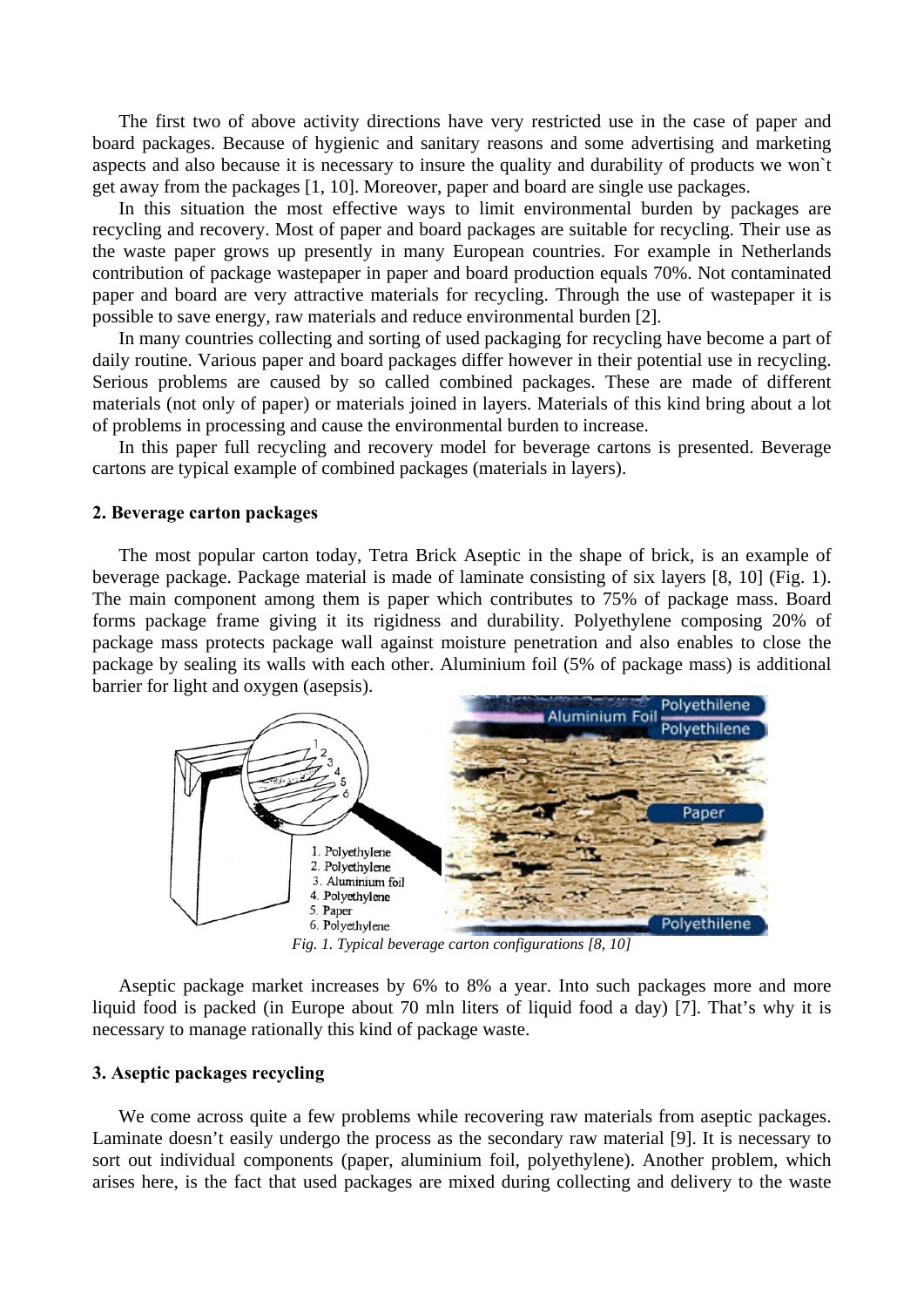dump. Therefore before processing these wastes must be sorted. So there should be introduced paper waste collecting infrastructure. It is estimated that amount of such sorted package wastes surpasses 200000 tons worldwide [3].

There are possible various alternative ways of aseptic packages recycling which was shown at the diagram in Fig. 2.



*Fig. 2. Various alternative ways of aseptic packages recycling*

#### **3.1. Separating and recovery of components**

Packages can be utilized as the whole (incineration) or with the separation of individual components. An example here can be Nesa paper mill in Spain where 80000 tons of cartons a year is processed in profitable way [8]. In the process hard pulp fibre is recovered which is suitable for production of sacks and paper bags needed for packing industrial products.

In German factory at Diez in 1990 manufacturing of water-resistant hardboard has began [8]. These boards possess very good mechanical, thermal, acoustic and insulating properties. They can be employed as parquet floor and for production of high quality furniture. They are formed in the heat press moulding of ground packages [3, 8].

For separating paper fiber there can't be used typical hydropulper where grinding takes place. There are used machines which separate paper fiber by washing it out (Regenex system, FiberFlow system) [9, 11]. Aluminium and polyethylene foil are not crumbled in the process of separating paper fiber. They make so called reject.

Regenex system provides high-dilution fiber washing for deinking. It can also separate fiber from polyester film used in milk cartons, drink boxes, poly-coated cups, and similar items.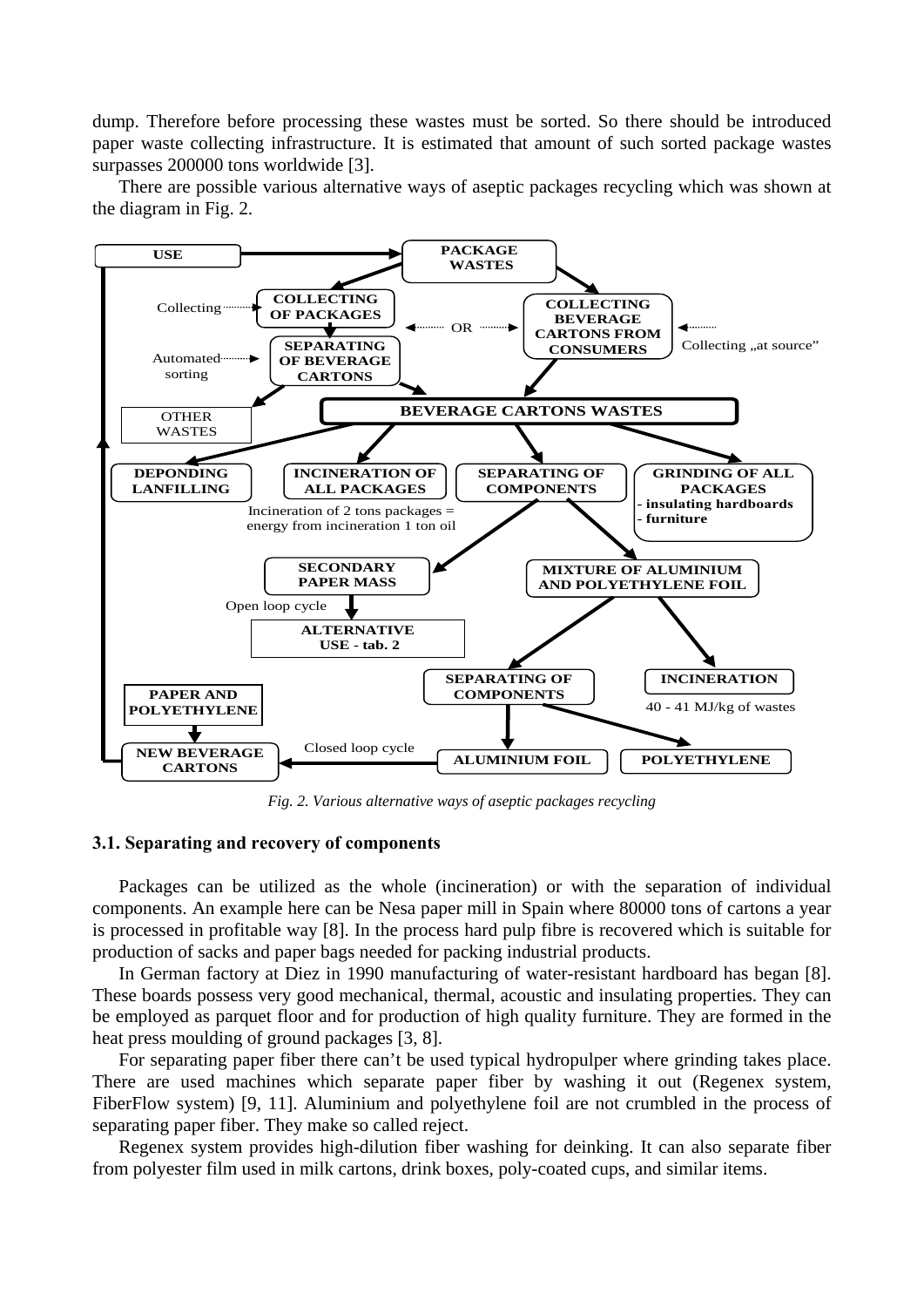

*Fig. 3. Single module of Regenex system: 1 - stream of beverage carton mass (integrated perforated transfer scoop), 2 - stream of water (about 4 l/min), 3 - revolutions in both directions of perforated drums, 4 - paper fiber for continued treatment (washing, bleaching, dewatering) [11]*

The outer shell of the Regenex system and its inner cylinder enable the machine to create two distinct material transfer paths: one for rejected poly film and the other for cleaned secondary fiber. Thus, the system solves one of the most difficult problems in processing poly-coated materials: separating poly film from fiber and breakdown wet-strength resins. Rejected poly film is removed in sheets or large pieces. The Regenex recovery system is modular. On the Fig. 3 single module of Regenex system was presented.

Pulping and washing processes occur in multiple, connected cylinders, which rotate in synchronization. As the cylinder rotates, stock is lifted from the process water and dropped back into the solution. The resulting mechanical action enhances contaminant separation. Each "batch" moves from module to module by an integrated transfer scoop. On the Fig. 4, an example of all systems of paper fibre separated was presented.

Recovered fiber is not used for production of aseptic packages again because in their production in 80% primary fibre is used [7, 8]. Therefore in case of paper mass we can activate only open loop recycling, where recycled fibres serves as the component for production of the products different from input products. Alternative uses of recycled fibres outside the paper and paperboard industry are presented in Table 2.

Separated foil can be incinerated with energy recovery. Energy value of aluminium foil is the same as burning of coal and energy value of polyethylene is even higher [3].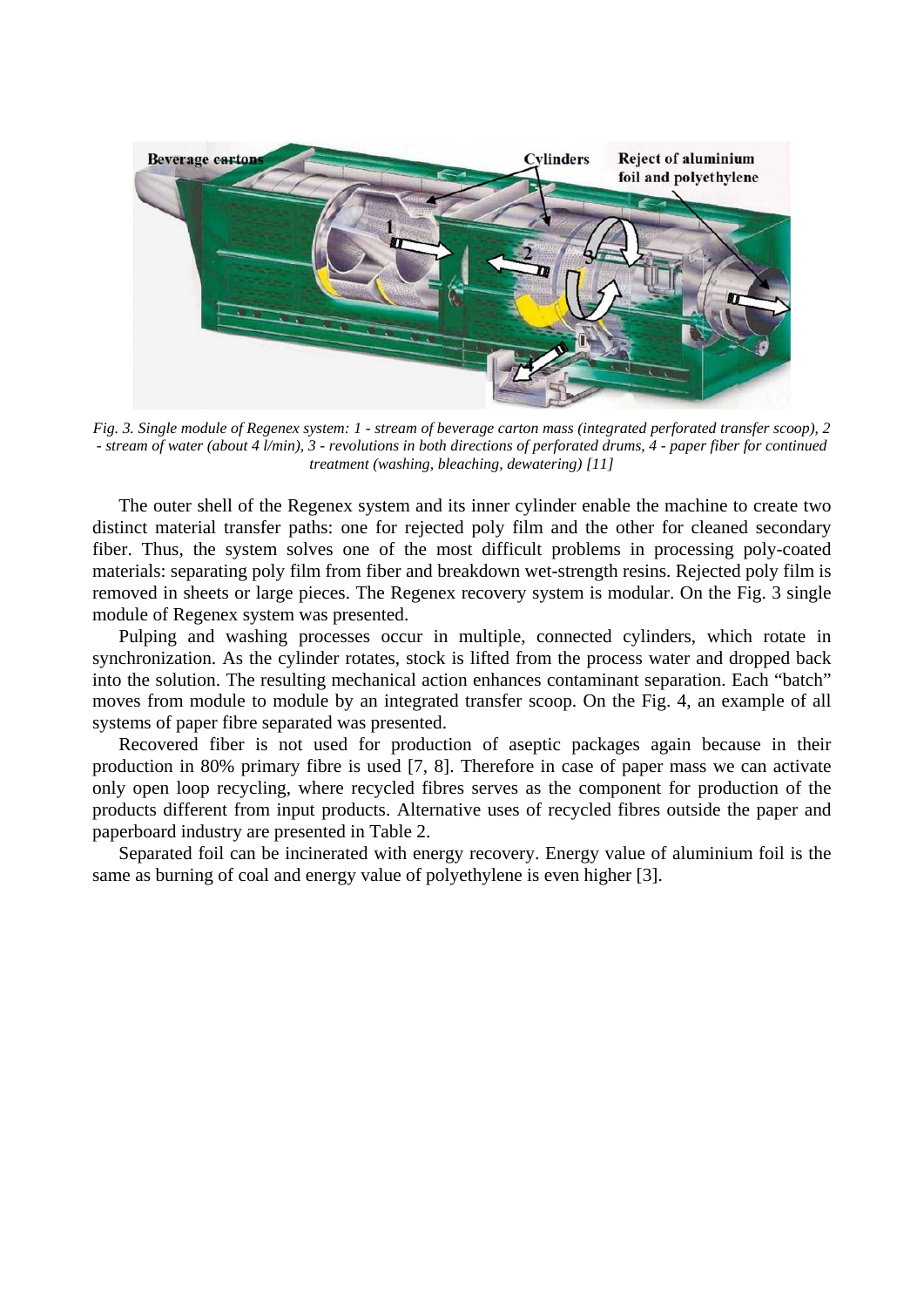

*Fig. 4. Example of all systems for paper fibers separated*

*Tab.1. Examples of alternative uses of paper recycled fibres*

| ALTERNATIVE USES OF RECYCLED PAPER FIBRE                                               |  |  |  |  |  |  |
|----------------------------------------------------------------------------------------|--|--|--|--|--|--|
| OUTSIDE THE PAPER AND PAPERBOARD INDUSTRY                                              |  |  |  |  |  |  |
| • MOULDED PULP AND WET-LAID PRODUCTS - egg cartons, fruit trays etc.                   |  |  |  |  |  |  |
| • INSULATION                                                                           |  |  |  |  |  |  |
| - cellulose insulation blown into ceilings + additives, moistened fibres (water/glues) |  |  |  |  |  |  |
| - building boards                                                                      |  |  |  |  |  |  |
| • ASPHALT/FIBRE ROOFING FELT AND GIPSUM WALLBOARD                                      |  |  |  |  |  |  |
| • FILLER - paints, mastics etc.                                                        |  |  |  |  |  |  |
| • LOOSE FILL FOR INTERIOR PACKAGING - cushioning and void filling                      |  |  |  |  |  |  |
| • GROUND COVER, FARMING - boards, shredded                                             |  |  |  |  |  |  |
| • ANIMAL FODDER                                                                        |  |  |  |  |  |  |
| • CHEMICAL DERIVATIVES                                                                 |  |  |  |  |  |  |
| - complex carbonhydrate fraction, single carbonhydrate fraction, lignin fraction       |  |  |  |  |  |  |
| • COMPOSTING                                                                           |  |  |  |  |  |  |
| • HOME & SMALL BUSINESS USE                                                            |  |  |  |  |  |  |
| - making fire, wrapping & packaging, hobby uses, covering                              |  |  |  |  |  |  |
| • OTHER SPECIAL USES - pencils, art works etc.                                         |  |  |  |  |  |  |

Separating both kinds of foil from the mixture is an alternative for incineration (joint development programme Gränges Eurofoil and Tetra Pak) [3]. In this way it is possible to realize the closed loop recycling for aluminium foil. In the process of aluminium foil recovering processed mixture is sorted gravitationally and magnetically after the separation of paper fiber (Fig. 5) [3, 8].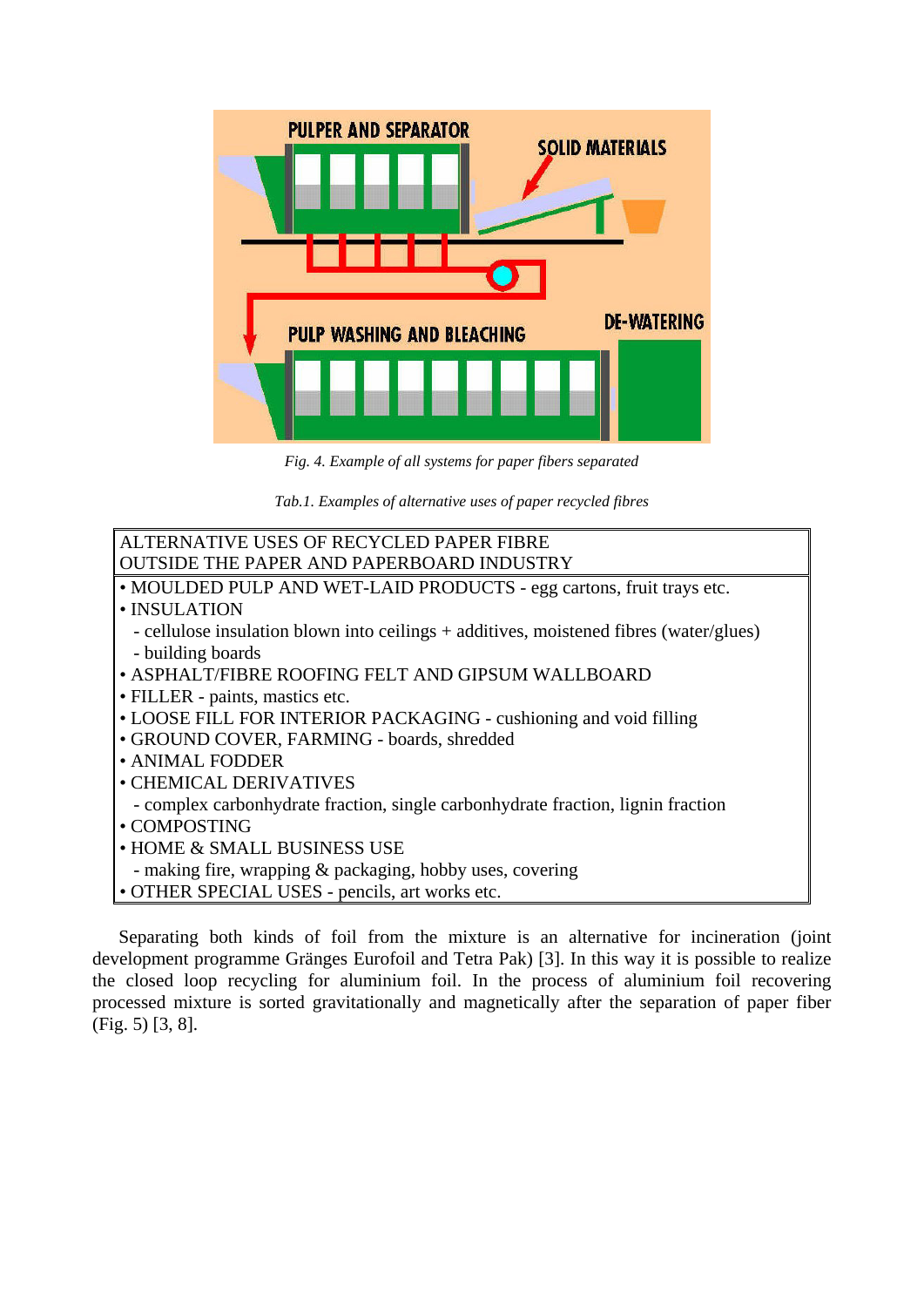

*Fig. 5. Eddy current separation*

What follows next is thermal separation of aluminium. In the process, the remaining components are incinerated. Obtained aluminium is used for production of foil, which can be used for manufacturing of new beverage cartons. Recovery efficiency of the process is considerable because it reaches to 30 – 35% of foil mass input (In a single one-litre beverage package there are 7g of aluminium foil).

#### **3.2. Incineration with energy recovery**

The most popular way of beverage packages recycling is incineration with energy recovery. One typical package weighs 25g. Incineration of 2 tons of used packages brings as much energy as 1 ton of oil [8]. Incineration of the waste, which is left after separation of paper fiber, has also very high energy value, about 40 - 41 MJ per kilogram of wastes. Incineration energy can be applied to many purposes and in this way mineral fuel can be saved.

Incineration process of package waste must take place in strictly defined conditions because of limits of poisonous substances, which can be emitted. European Union recommended the following incineration parameters [1, 2]:

- incineration temperature higher than 850 $\mathrm{^{0}C}$ ,
- incineration time longer than 2 sec.,
- minimal amount of oxygen over 6% in the relation to incinerated mass.

Obeying this rules enables to limit emission of pollution (poisonous gasses). Under existing strict requirements defining the highest permissible concentration of poisonous substances in gasses it is necessary to incinerate segregated wastes. The point is to sort out the goods that contain substances which, when incinerated, cause highly poisonous emissions. These are mainly the goods made of polyvinyl chloride, the goods containing compounds of chlorine and also containing lead and mercury. In the case of beverage packages we can state that there doesn't occur high emission of poisonous substances.

In Table 3, there are presented ways of utilizing packages in individual countries of Western Europe. Presented data show that there is considerable contribution of wastes stored at waste dumps. Yet one should notice that there also takes place development of alternative methods of waste utilization (close to 40% of waste mass) [6, 7].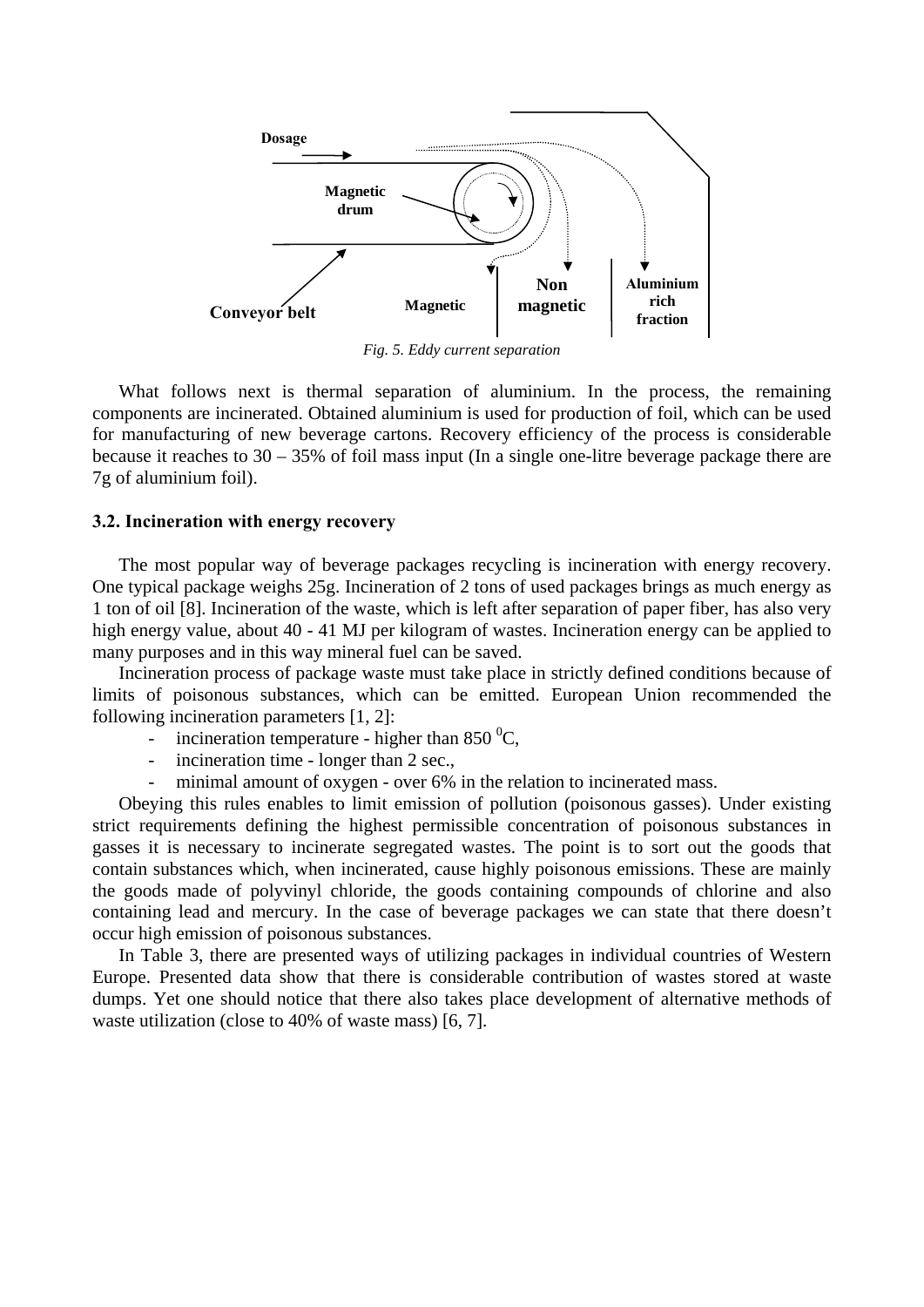| Country     | <b>Mass</b><br>of wastes | Incineration | Deponding | Composting     | Recycling      |
|-------------|--------------------------|--------------|-----------|----------------|----------------|
|             | in tons                  |              |           | $\%$           |                |
| Austria     | 2800                     | 11           | 65        | 18             | 6              |
| Belgium     | 3500                     | 54           | 43        | 0              | 3              |
| Switzerland | 3700                     | 59           | 12        | 7              | 22             |
| Germany     | 25000                    | 36           | 46        | $\overline{2}$ | 16             |
| Denmark     | 2600                     | 48           | 29        | 4              | 19             |
| Spain       | 13300                    | 6            | 65        | 17             | 13             |
| France      | 20000                    | 42           | 45        | 10             | 3              |
| Italy       | 17500                    | 16           | 74        | 7              | 3              |
| Norway      | 2000                     | 22           | 67        | 5              | 6              |
| Holand      | 7700                     | 35           | 45        | 5              | 15             |
| Sweden      | 3200                     | 47           | 34        | 3              | 16             |
| England     | 30000                    | 8            | 90        | $\overline{0}$ | $\overline{2}$ |
| West Europe | 1400880                  | 24           | 63        | 5              | 8              |

*Tab.2. Ways of utilization of packages in individual countries of Western Europe [2, 3, 6]* 

#### **4. Summary**

Collecting and sorting of used packages has been nearly a daily experience in many countries. Specialists estimate that in 2008 about 25% of beverage packages were recycled. It is significant because of the technological problems, which arise during their sorting and utilization [5, 6].

In the process of beverage cartons recycling it is possible to follow different ways of processing and to choose the optimal one it is necessary to do economic and ecological analyses. An optimal solution will be always the one with minimal financial outlays and maximal limitation of environmental burden. Economic profitability of chosen recycling method will depend on the possible market of recovered materials and on organization of collecting of used packages.

An important requirement for any method of utilization is necessity to sort wastes. One should take into consideration selective collecting of packages "at source" (at customer's house) or sorting after the collecting stage.

#### **References**

- [1] Jankowski J., *Czy można spalać zużyte opakowania?* Przegląd Papierniczy. No 3/1995, Vol. 51, str. 127.
- [2] Kikiewicz Z., Mroziński A., *Model recyklingu opakowań po napojach*. Ekologia i technika. Nr 2, Vol. VI, str. 40-43, Bydgoszcz 1998.
- [3] Knutsson L., Nyström T., *Closed loop recycling of aluminium foil in beverage cartons now technically realized*, R`97 International Congress, Recovery Recycling Re-integration, Geneva, Switzerland, 4 - 7 February 1997.
- [4] Mroziński A., Full recycling and recovery model for beverage cartons. 20 Fachtung über Verarbeitung und Anwendung von Polymeren, University of Chemnitz, Chemnitz 15- 17.10.2007, p. 97.
- [5] Mroziński A., *Ekologiczne cykle opakowań*, Inżynieria i Aparatura Chemiczna, Nr 1-2/2005, Vol. 44(36), str. 71-72.
- [6] Mroziński A., Kikiewicz Z., *Aspekty recyrkulacji makulatury w Polsce*, Inżynieria i Aparatura Chemiczna, Nr 4/2008, Vol. 47 (39), str. 57-58.